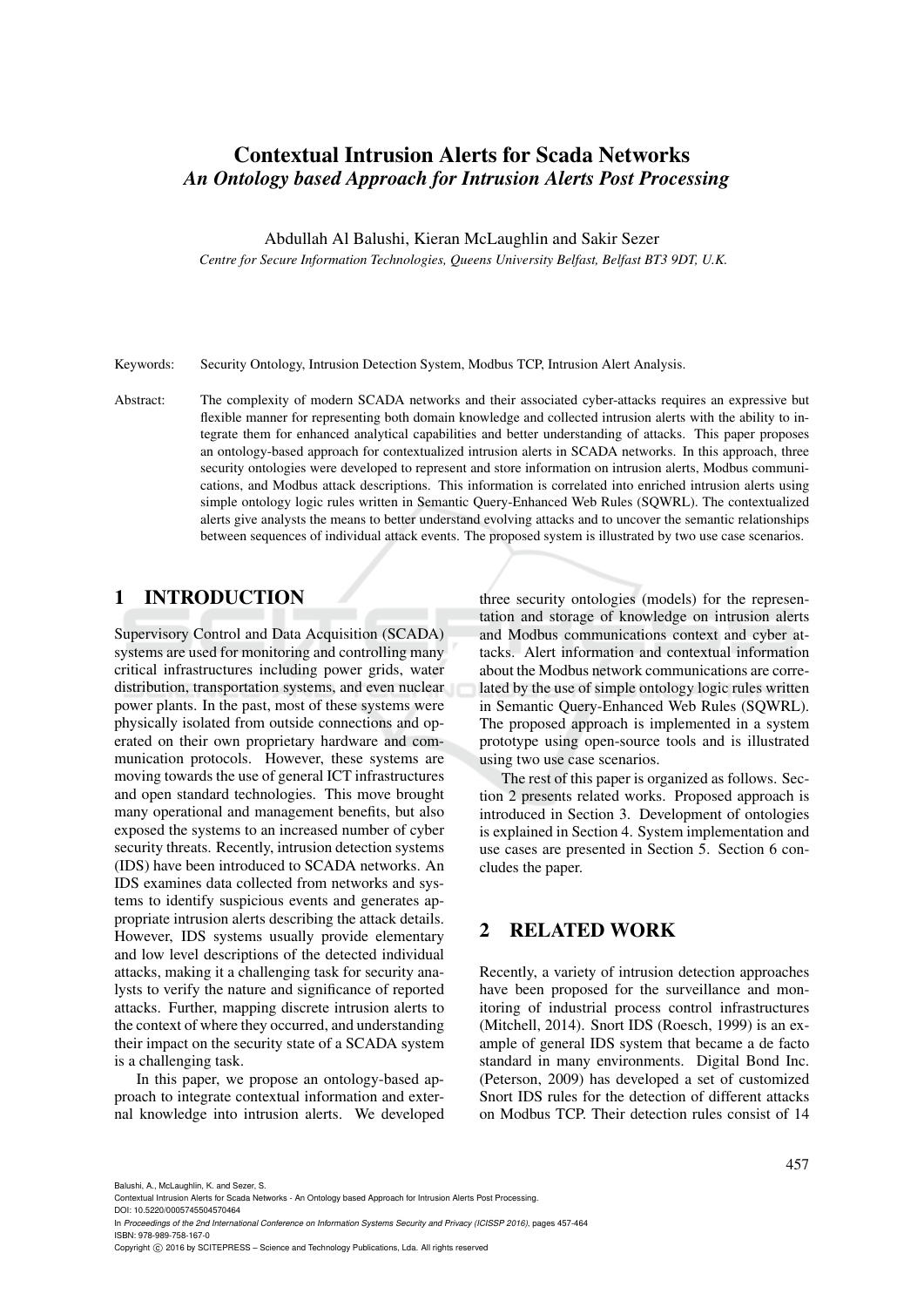signatures and include denial of service (rebooting Modbus servers, listen-only mode commands, and crashing server with a large packets), reconnaissance (e.g., unauthorized attempt to read data, gathering device information), and unauthorized write requests.

Cyber attacks on SCADA systems may require a particular context to proceed. This context includes specific network configurations, communication protocols, system and application configuration, and hardware or system components. Thus, contextual information can undoubtedly play a considerable role in intrusion analysis and understanding the possible impacts of attacks on the systems. Unfortunately, most of the current IDS tend to consider only a little part of the context and generate a huge amount of isolated intrusion alerts (Sadighian et al., 2013). These alerts provide very little attack descriptions and analysts can rarely make decisions about security events without manually analyzing their surrounding context. To address these issues and to enhance the context of intrusion alerts, several approaches have been proposed in (Cuppens et al., 2009; Frye et al., 2012; Sadighian et al., 2013).

An ontology is a semantic web technique for knowledge representation and is used for explicit specification of particular domain conceptualities that capture its context. It is a formal way of encoding concepts (classes), properties (relations), axioms, constraints and instances into a machine interpretable language that easily allows sharing semantic information between human and systems.

(Cuppens et al., 2009) proposed an ontologybased approach to map alerts into the attack context. In their approach, context is used to identify network policies that can be used to solve the threat. The use of ontological representation of networks and attacks is presented by (Frye et al., 2012). The authors used ontologies to describe network traffic and generic attacks for the purpose of identifying complex attacks. In (Sadighian et al., 2013), an ontology based approach is proposed for reducing false alerts in multi-sensor environments by the incorporation of contextual information obtained from vulnerability databases and context sensors deployed in the network.

In summary, the concept of ontology techniques have been applied to attack modeling, knowledge representation, and context awareness. However, most of the works focus on general communication networks and do not consider SCADA network context. The complexity of SCADA networks and their associated cyber attacks requires an expressive, but flexible manner, for representing both SCADA domain expert knowledge and collected intrusion evidences.

This should be supported by the ability to easily integrate these data for enhanced analytical capabilities and better understanding of attacks. The use of ontology approaches for contextualizing intrusion alerts in SCADA networks can bring many advantages. An ontology enables expressing the knowledge with clear structure and detailed definition in a machine-interpretable format. Moreover, semantics (the meaning behind the data) can be added to data and interpreted using the context definitions and restrictions for new data classifications. Finally, the ontology can help in integrating information from different sources in a flexible way.

## 3 PROPOSED APPROACH

The proposed ontology-based approach is for correlating and enhancing intrusion alerts with contextual information in SCADA industrial control networks. The essential components of the system are illustrated in Figure 1. These components are labeled with numbers linked to the following main steps in our approach. Detailed information about the technical implementation of each component is provided in Section 5.1.

Step 1. Formal knowledge representation models for traffic, Modbus cyber attacks, and intrusion alerts are developed using ontologies and stored in a knowledge base. These ontologies capture the main properties of cyber-attacks on SCADA systems residing in the communication protocols and systems. They are used by subsequent components of the system to transform input data to ontological format and the integration of SCADA intrusion context.

Step 2. Network traffic containing Modbus packets is captured and fed into the proposed system along with generated intrusion alerts by Snort IDS. This data is parsed and converted to Resource Description Framework (RDF) triples, which are used as ontological representation format. An RDF triple represents data in three elements pairs that are subject, predicate, and object. This format is supported by ontologies and the SPARQL query engine described in the system implementation. These RDF triples are added to the knowledge base as instances.

Step 3. The core analysis engine running on Apache Jena API library and SPARQL queries retrieves correlation rules from the knowledge base and execute them against the ontology instances to integrate contextual information or extract attack relationships in the alerts and packet instances.

Step 4. The output contextual intrusion alert is added to the knowledge base and forwarded to the se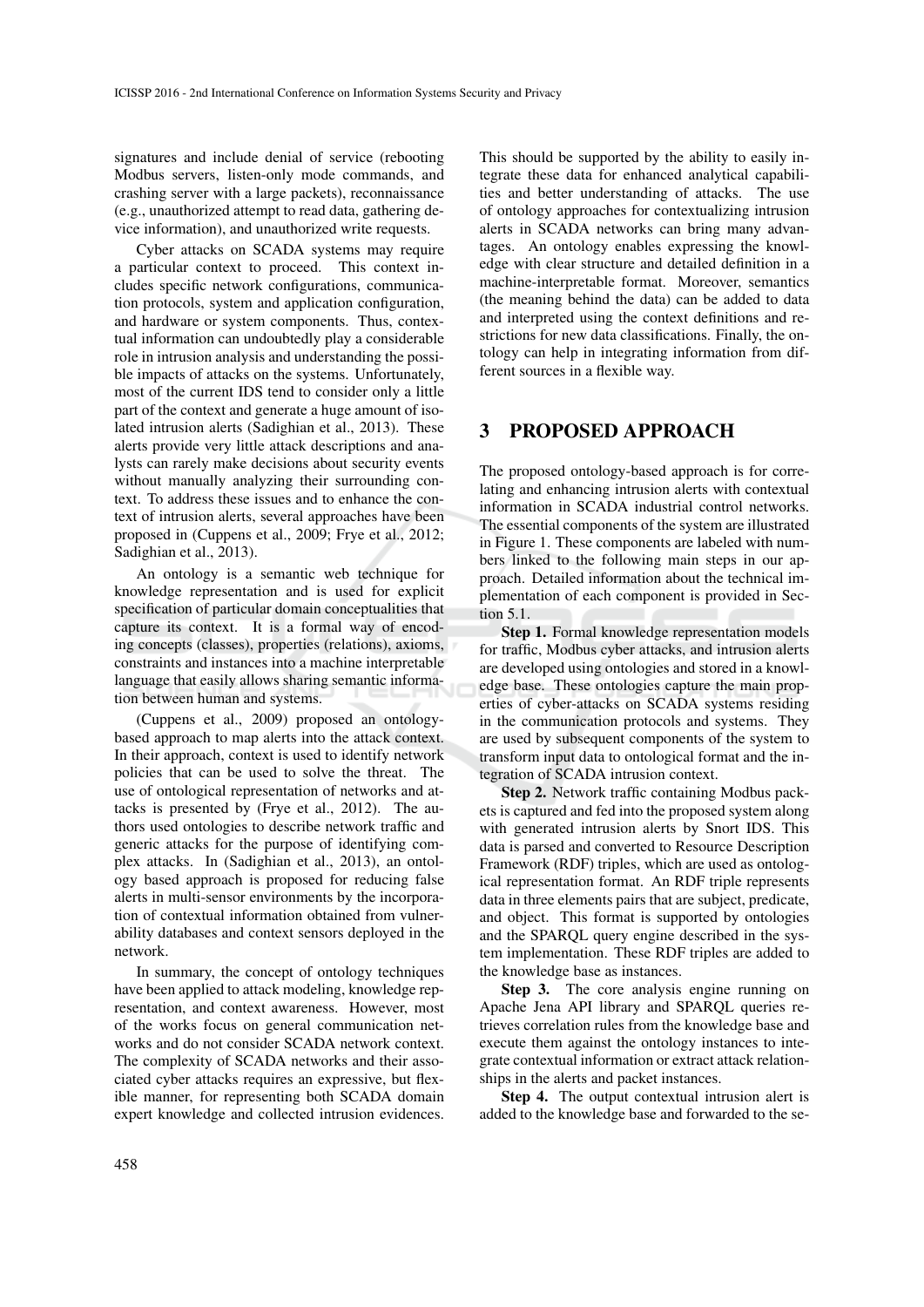curity analyst for their decision.



Figure 1: An overview of the System architecture.

# 4 DEVELOPMENT OF **ONTOLOGIES**

In this paper, a total of three security ontology models have been developed. The first constructed model captures the main concepts in Modbus TCP communications such as network and application layer features with their semantic interrelationships. This model caters the protocol specifications described in official Modbus documentations (IDA, 2004; Modbus, 2012). It provides the base for transforming network traffic into ontological representation for processing and context extraction. The second model is the cyber attacks ontology, that is used to represent and store Modbus attacks information as well as their interrelationships. The third and last model represents the intrusion alerts. We emphasise that the development of any ontology is an iterative process, and there is no single correct way of mapping knowledge into discrete structure.

### 4.1 Modbus TCP Ontology

Modbus TCP communication has a simple requestresponse architecture that is well-defined in the official Modbus documentations(IDA, 2004; Modbus, 2012). Modbus packet can be classified as either a request or a response message, where a client (Master) sends a packet to the Modbus server requesting

a function to be executed or a specific data to be returned. The requested function can be reading values, writing values, or performing some server diagnostics. The server then processes this request and returns a response to the client. This response can be either a normal response with the returned data or an exception (error) response to indicate a failure in fulfilling the request. Figure 2 demonstrates the basic flow of Modbus transactions, while detailed packet structure is presented in Figure 3.





The main application-level features of Modbus TCP packets are described in Table 1. These features can be exploited by adversaries to perform various attacks such as disrupting process control operations, hiding their attack traces on the system, injecting false measurement data, or exploiting buffer overflow vulnerabilities. For example, an attacker may be able to force a Modbus server into Listen-Mode-Only using a single Modbus packet with function code feature set to 08 and sub-function code of 04. This will result in placing the Modbus server in an inactive state and will subsequently cause a complete desynchronization with other systems.

Figure 4 presents the derived ontology for Modbus TCP communication packets. Any Modbus packet can either be classified as a request or a response message. Thus, we consider these as two main classes in the ontology. Both types of messages share the same header section, so we construct a Header class. In order to allow high level classification of function codes in Modbus TCP packets, we classify them into three different groups; Public, System-defined, and Userdefined. The public functions group can be further divided to subclasses, namely Diagnostics codes, Read codes, Write codes. These subclasses are based on the purpose of function codes. An example is that the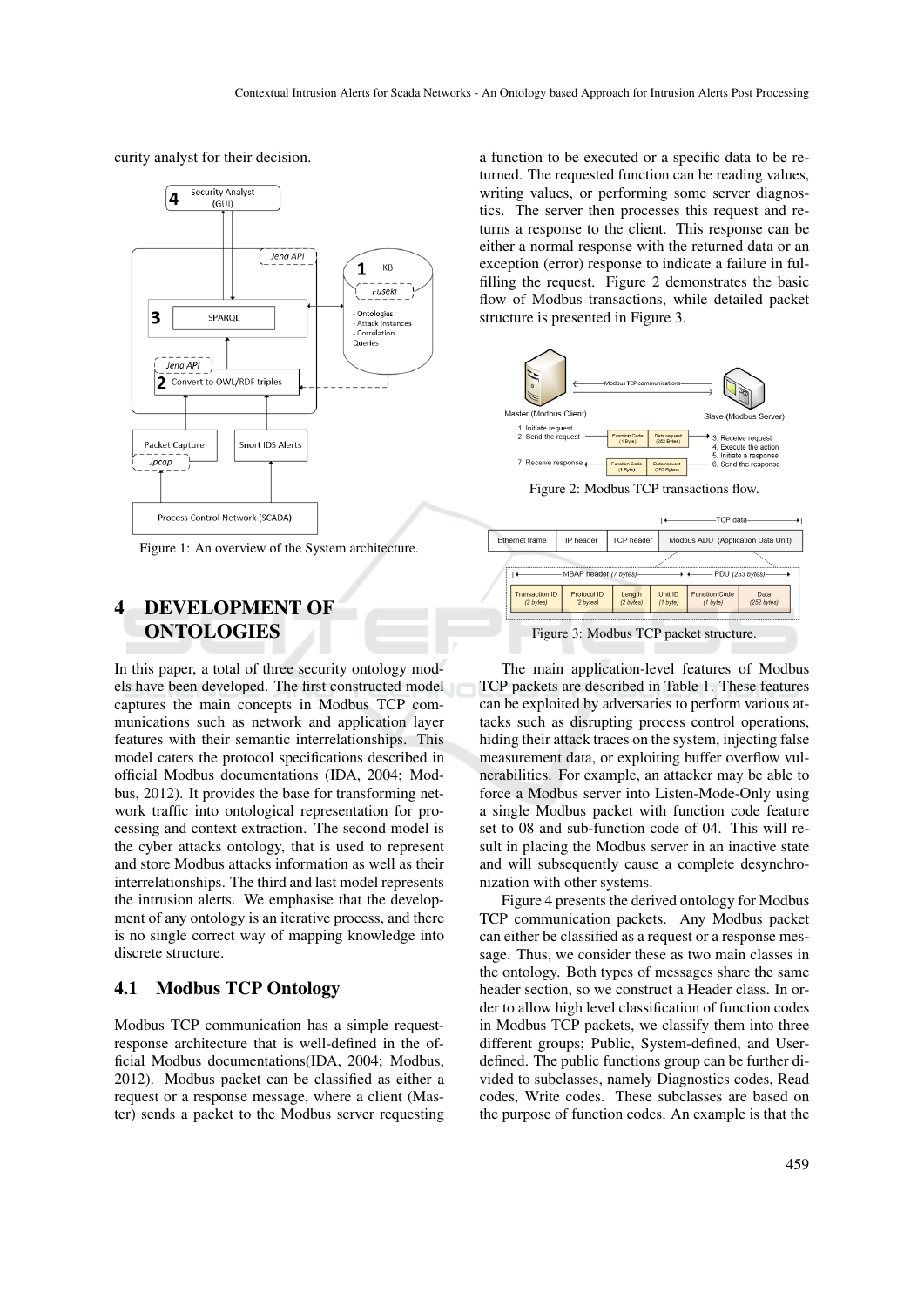

Figure 4: Modbus TCP communication ontology.

|  | Table 1: Main application-level features in Modbus TCP. |  |  |  |
|--|---------------------------------------------------------|--|--|--|
|--|---------------------------------------------------------|--|--|--|

| Section   | Feature   | Description              |
|-----------|-----------|--------------------------|
| Modbus    | Trans ID  | A numerical identifier   |
| Appli-    |           | for the current transac- |
| cation    |           | tion for the purpose of  |
| (MBAP)    |           | pairing request and re-  |
| Header    |           | sponse.                  |
|           | Protocol  | Describes the protocol   |
|           | ID        | in use. Should be al-    |
|           |           | ways set to zero for     |
|           |           | Modbus TCP.              |
|           | Length    | Specifies the length of  |
|           |           | the remaining part of    |
|           |           | the packet.              |
|           | $Unit$ ID | Unique device ID when    |
|           |           | Modbus gateway is        |
|           |           | used. If not, then it is |
|           |           | set to 0xFF.             |
| Protocol  | Function  | Specifies the action to  |
| Data Unit | Code      | be performed by the      |
| (PDU)     |           | slave device.            |
|           | Data      | Contains data of vari-   |
|           |           | able size with the data  |
|           |           | corresponding to the re- |
|           |           | quest or response.       |

public diagnostic codes can be used for system audit related operations such as Get Com event counter, Get Com Event Log, Return Diagnostic Register, Clear Counters and Diagnostic Registers.

In ontologies, classes and their subclasses are organized in a hierarchy. The main classes in the Modbus TCP communication ontology are described in Table 2. Each of the presented classes may have a relationship with other classes. These relations are important to define whether two classes should be disjoint from each other or one is parent class. For ex-

ships between classes, while data properties are used to store data value. A partial list of these properties is presented in Table 3. Table 2: Main Classes in Modbus TCP ontology.

ample, IP-Header is disjoint from TCP-Header. An ontology allows two types of properties; object and data. Object properties are used to describe relation-

| Class           | Description                       |
|-----------------|-----------------------------------|
| <b>HEADER</b>   | This class represents the main    |
|                 | header features that exist in any |
|                 | Modbus packets over TCP. Sub-     |
|                 | classes: IP header, TCP header,   |
|                 | Modbus header                     |
| <b>MODBUS</b>   | This class represent a Modbus re- |
| <b>REOUEST</b>  | quest message sent from client    |
|                 | to Modbus server. Subclasses:     |
|                 | Function-Code, Data               |
| <b>MODBUS</b>   | This class represent a Modbus re- |
| <b>RESPONSE</b> | sponse message sent from Mod-     |
|                 | bus server to client. Subclasses: |
|                 | Function-Code, Data, Exception-   |
|                 | Code                              |

Table 3: Object and data properties in Modbus TCP.

| Object Prop- | SubclassOf, hasA, isDefined-    |
|--------------|---------------------------------|
| erties       | For, hasPurpose, isPartOf, Con- |
|              | tains                           |
| Data Proper- | hasUnitID, hasTransactionID,    |
| ties         | hasProtocolID, hasLength,       |
|              | has SrcIP, has DstIP, has Func- |
|              | tionCode, hasExceptionCode,     |
|              | hasSrcPort, hasDstPort          |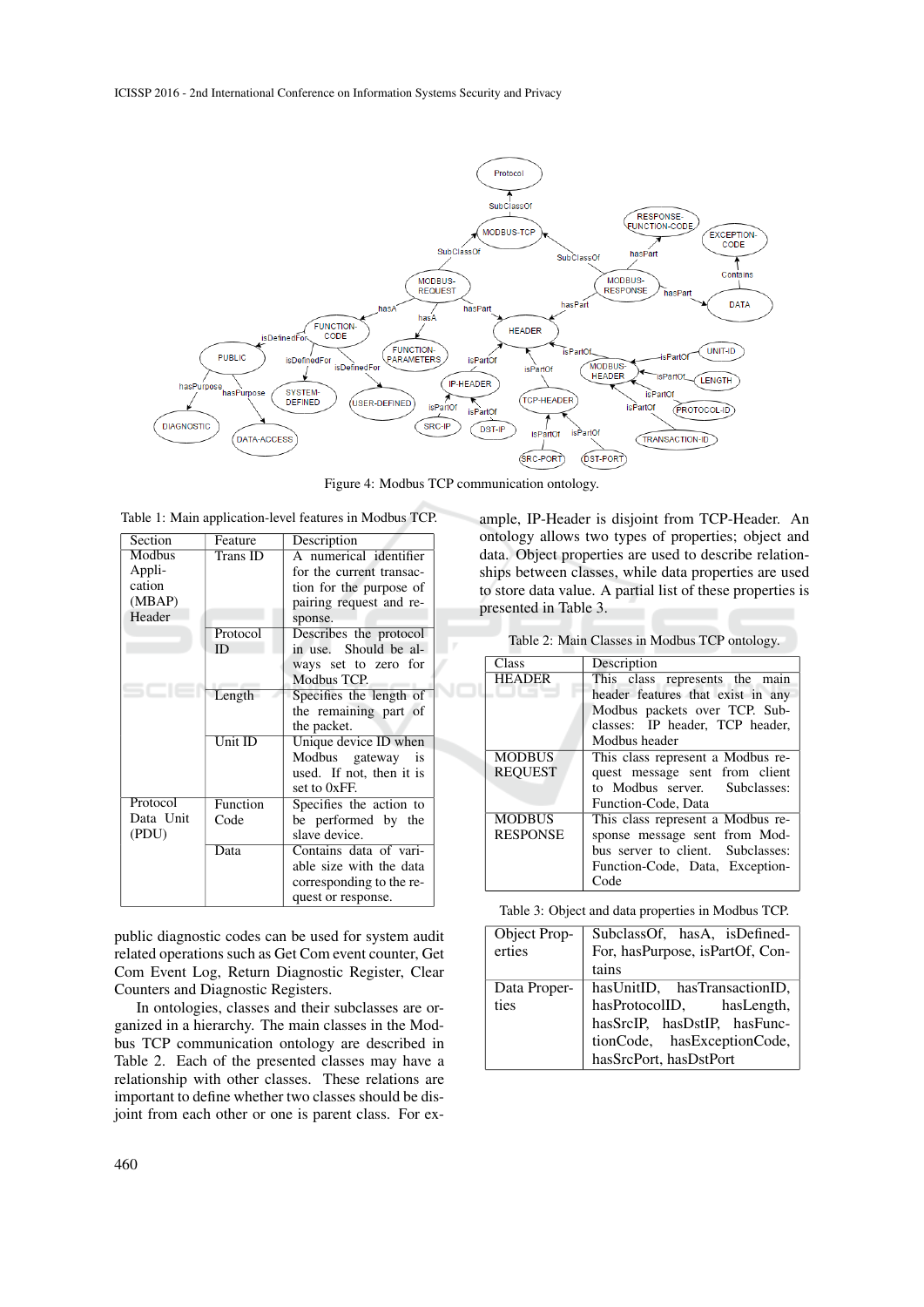### 4.2 Modbus Attacks Ontology

This model is used to capture and maintain information about cyber attacks on SCADA systems that are utilizing Modbus TCP protocol as an attack vector. Constructing an ontological representation of these attacks enables viewing them in high-level abstraction and extracting their shared attributes such as common impacts on SCADA system. To construct this ontology we started by analyzing cyber-attacks categories against Modbus TCP presented in (Huitsing et al., 2008; Zhu et al., 2011; Hadžiosmanović et al., 2014; Drias et al., 2015). The main concepts in the proposed attacks model are Attack and Attacker. Figure 5 illustrates the relationship exist between these main classes and their next level subclasses.



Figure 5: Ontological relationship of main classes in attacks ontology.

We describe the main classes and their associated properties as follows:

Attacker Class. This class represents the attacker object and its attributes such as the source IP address of an attacker, his previous intrusive activities obtained from historical intrusion alerts and his goals. An attacker may aim for one of the following goals, as captured by the ontology: to change data, disrupt operations, gain control, steal data, or prepare for another objective. An ontological representation of these concepts are illustrated in Figure 6.



Figure 6: Ontological view of attacker class.

Attack Class. This class is used to represent the associated attributes of an attack such as the time of an attack instance, possible impact outcome and description of the mechanism used to conduct the attack. For instance, the impact of an attack can be on Data-Integrity, Denial-of-Service, Physical-Damage,

Process-Integrity, System-Integrity, Reconnaissance, and Process-Reconnaissance. For example, an administrative command (Function code 8, Sub Code 0A) that clear counters and diagnostic audit records on the server is associated with System Integrity impact. Other commands such as enforcing listen only mode or restarting the TCP communication can result in Denial of service impact. In addition, an attack can be performed using different mechanisms where four of the related mechanisms are added to the attack ontology model as shown in Figure 7.



Figure 7: Ontological view for the Attack Class.

### 4.3 Intrusion Alerts Ontology

In order to contextualize intrusion alerts, an ontological representation (RDF triples) of these alerts is required. The conversion of alerts and semantic relationships extraction are defined in the intrusion alert model. We restrict this ontology to features that exist in Snort IDS alerts which are Time, Source IP, Source Port, Destination IP, Destination Port, Signature ID, Protocol, Alert Classification and Alert Message. We also add some additional features derived from the semantic analysis, which are necessary, but cannot be provided by Snort. These features include the context protocol in application layer (e.g., Modbus), the impact on SCADA system, affected systems, attack description, and recommended action. For example, the protocol feature in raw Snort alerts is described as TCP. However, multiple protocols can be encapsulated in TCP frames including HTTP and MODBUS. Thus,we describe the protocol more precisely by setting relevant feature to Modbus-TCP.

# 5 IMPLEMENTATION AND USE **CASES**

In order to functionally test the proposed approach, we constructed a system prototype using the three ontologies developed in section 4 and open-source tools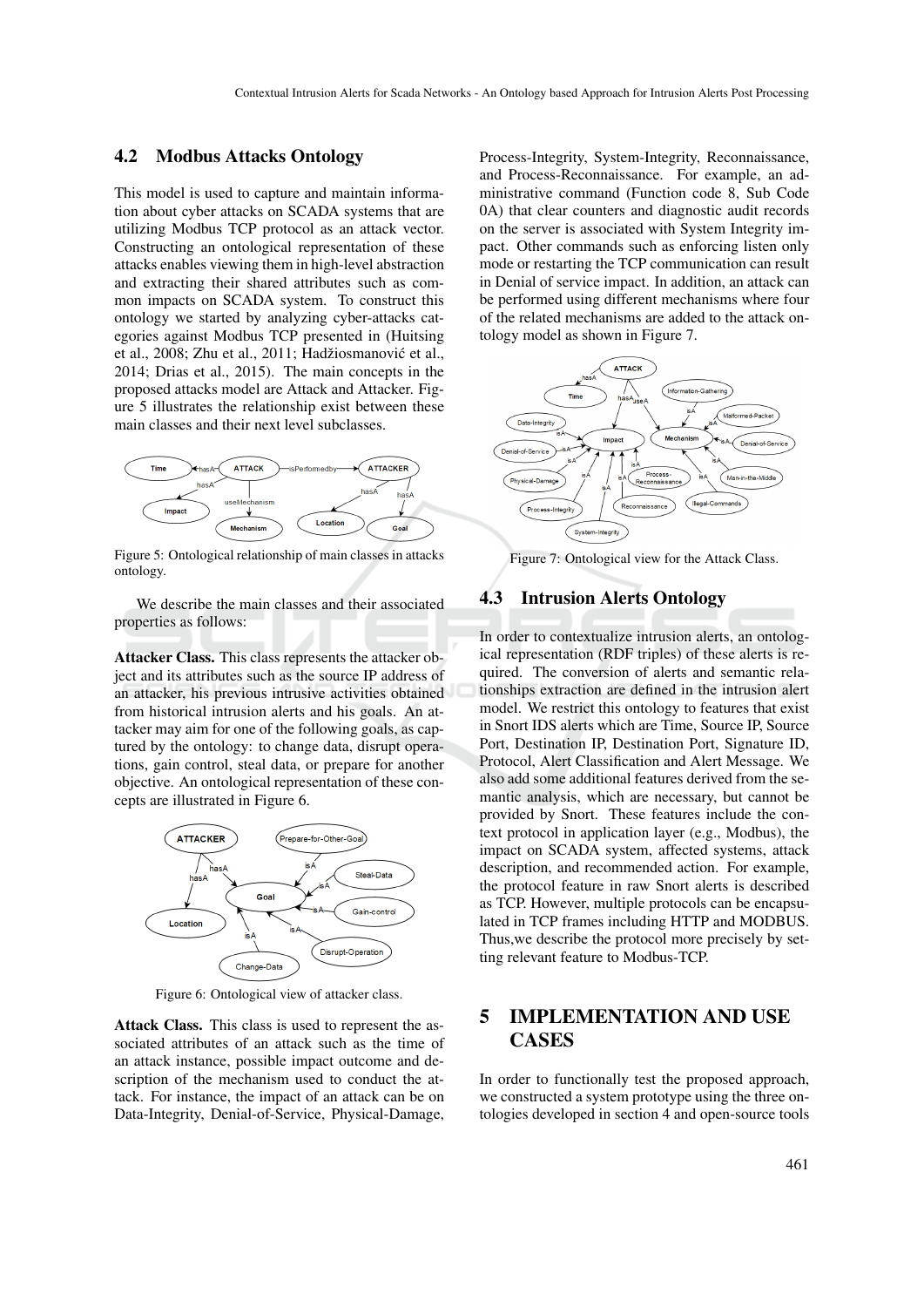that are described in the following sections.

#### 5.1 Reference Implementation

The high-level system architecture was presented in Figure 1. This system was developed using Java on top of open-source Apache Jena API library. The proposed system consists of three ontologies for Modbus TCP communications, Modbus TCP attacks and Intrusion alerts. In order to derive and implement these ontologies, we used the Ontology Web Language Description Logic (OWL-DL) language through an open-source Protege ontology editor and knowledge acquisition framework. The resulted ontologies are then stored in the knowledge base which is based on Apache Fueski v2. The main inputs are network packet captures (PCAP) and Snort IDS intrusion alerts. The input data is mapped to the ontological representation models defined in Modbus TCP communication and intrusion alerts ontologies. We used the Resource Description Framework (RDF) triples format to store the converted input data in the knowledge base as instances. This mapping process is performed by the system using Java and Apache Jena API. After having all input data stored as ontology instances in the knowledge base, the core analysis engine can perform queries using Semantic Query-Enhanced Web Rule Language (SQWRL) through Apache Jena API library. The result of these queries are then presented to the security analyst and can be added as new ontology instances to the knowledge base.

### 5.2 Use Case Scenarios

This section presents two use case scenarios. The first scenario focuses on analysing individual raw intrusion alerts received from Snort IDS and integrating them with contextual SCADA information. The aim of this scenario is to show the advantages of enhancing contextual information in intrusion alerts for security analysts. The second scenario extends the use of contextual information for the identification of complex attack scenarios utilizing the relationship of the enhanced individual alerts. For these scenarios, we used Snort IDS with customised Modbus TCP detection rules that were developed by Digital Bond Quick-Draw (Peterson, 2009).

#### 5.2.1 Semantic Integration of Contextual Information

In the first scenario, we demonstrate the process of semantically integrating diverse information within the

ontologies knowledge base into a rich context intrusion alert. The benefit of this is to provide security analyst with descriptive attack information considering the context of Modbus communications. Let us consider an attack scenario where the attacker performs a series of simple attack steps to cause data desynchronization between the Modbus master and clients. Assuming the attacker has limited knowledge about the Modbus server implementation under attack, he may attempt sending spoofed Modbus packets to read the device identification or perform a function scan to determine which functions are allowed. After determining the server implementation, the attacker may abuse some of the allowed function codes to cause a denial of service such as Force-Listen-Only-Mode (Function code: 08, Sub code 04). Each of these attack activities may be detected by IDS systems. However, the intrusion alert messages presented to security analysts usually provide only low-level information. For example, one attack step of forcing the Modbus server into Listen only mode is reported by Snort IDS as follow:

09/24-11:02:51.531149 [\*\*] [1:1111001:1] SCADA\_IDS: Modbus TCP-Force Listen Only Mode [\*\*] [Classification: attempted-dos][Priority:1]{TCP} 192.168.3.100:49880-> 192.168.3.20:502

This alert provides little description about the attack step and reports the protocol feature as TCP with general attack impact of attempted DoS. However, security analysts may require more descriptive attack information such as what is the Force listen only attack and how can it be mitigated. In addition, the impact of an attack on a Modbus network may be described more precisely. For instance, the reconnaissance attacks on Modbus TCP can be associated with two types of impacts that are Process-Reconnaissance or System-Reconnaissance. The Process-Reconnaissance is where the attacker analyses the structure of industrial process such as specific functions implementations and process flow. While in the system reconnaissance the attacker analyses the Modbus server functionality and product version. Determining these specific attack impacts can reveal possible attacker objectives.

To address these concerns, the following SPARQL query is performed to extract attack description from the Modbus TCP attacks ontology and integrate it with the raw alert features presented in the above alert example.

PREFIX rdf: <http://www.w3.org/1999/02/22-rdf-syntax-ns#> PREFIX intrusions: <http://server1/ontologies/IntrusionAl erts.owl#>

PREFIX attacks:<http://server1/ontologies/ModbusAttacks. owl#>

SELECT ?alerttime ?alertsrcip ?alertdstip ?protocol ?impact ?severity ?affect ?description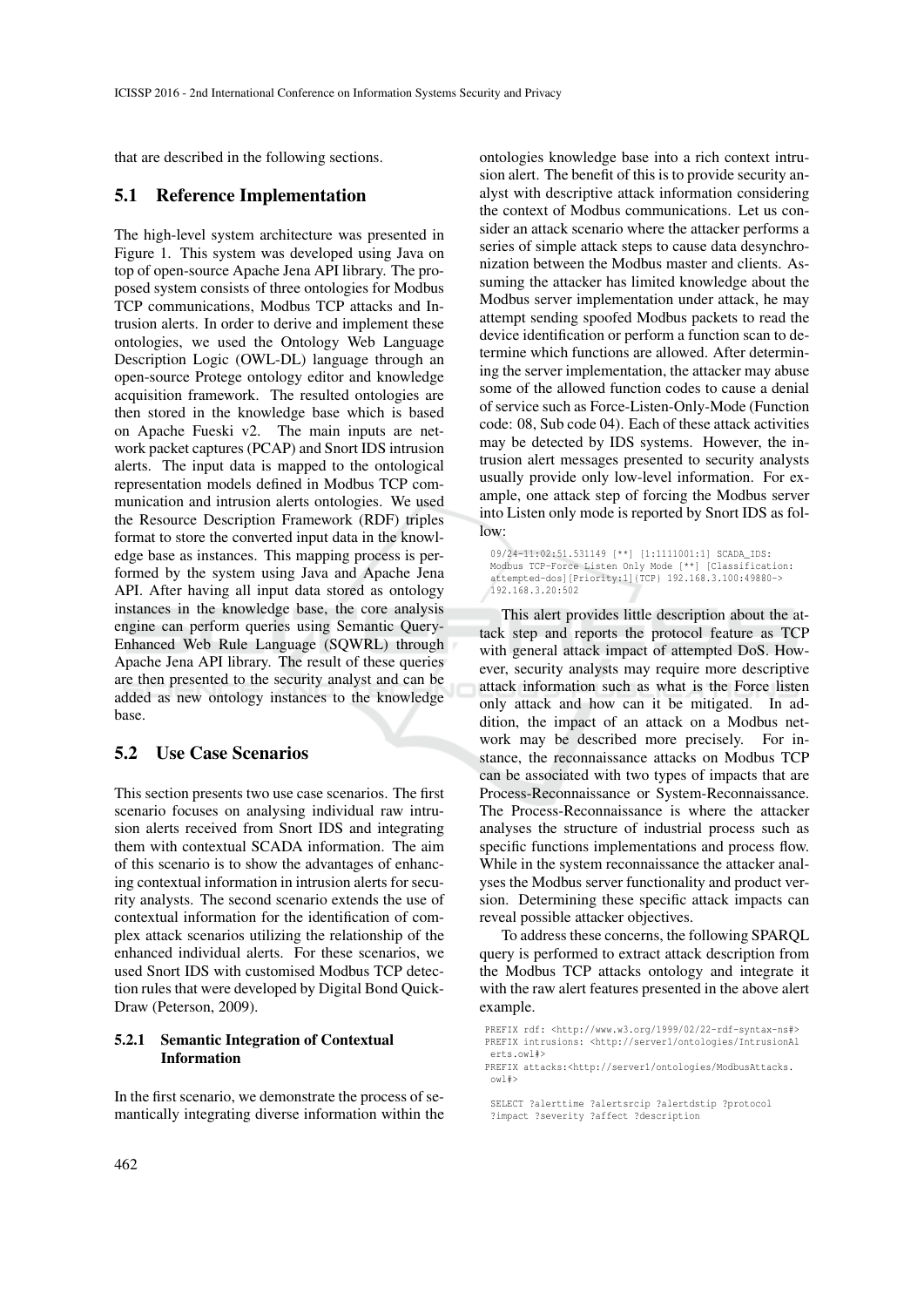```
WHERE {
  #alert information from intrusion alert ontology
  ?alert rdf:type intrusions:IntrusionAlert .
  ?alert intrusions:hasTime ?alerttime .
  ?alert intrusions:hasSrcIP ?alertsrcip .
  ?alert intrusions:hasDstIP ?alertdstip
  ?alert intrusions:hasDstPort ?alertdstport .
  ?alert intrusions:hasAttackSid ?alertAttacksid .
  #attack information from Modbus attacks ontology
  ?attack attacks:hasAttackSid ?attackSID .
  ?attack attacks:useProtocol ?protocol .
  ?attack attacks:hasImpact ?impact .
  ?attack attacks:hasSeverity ?severity .
  ?attack attacks:hasAffecton ?affect .
  ?attack attacks:hasDescription ?description .
    FILTER (sameTerm(?attackSID,?alertAttacksid))
 }
```
The result of executing the above SPARQL query provides new contextual information as shown in Figure 8 which describes the attack in more details and classify intrusion alert in more specific way in term of description the exact protocol and possible impact. This new contextual alert is then added to the ontology knowledge base as ModbusTCPAlert.



Figure 8: The contextual intrusion alert.

As Figure 8 shows, new attack semantic features have been added to the alert context. The security analysts can understand the intrusion context in a more descriptive way. In addition, the extended features such as determined application layer protocol, specified attack impact, and the affected system allows for new search capabilities among intrusion alerts. For instance, it is possible to retrieve all intrusion alert instances of ModbusTCPAlert that share the same attack impact or affect a specific target system while in raw Snort IDS alerts, the search may be limited to IP addresses, ports, attack signatures, generic protocols (e.g., TCP, UDP).

#### 5.2.2 Semantic Correlation for Complex Attack **Detection**

As an example of complex attacks, we describe a distributed denial of service in SCADA networks. In this attack scenario, we assume that the attacker successfully introduced a malware infection in the network resulting in compromising multiple engineer host machines. The attacker now is able to instruct these infected machines to perform individual attacks on a Modbus server. The attacker now instructs all infected machines to send malicious (but legitimate looking) Modbus TCP packets to the same Modbus server target with Modbus TCP communication restart command (function code 08, sub function 01). This command will force the Modbus server to restart and power up self-tests. During this power up process, the Modbus server will be unavailable for short time. However, repeatedly sending these requests can force the Modbus server into a restart loop making it unavailable for a long time. These attack activities are detected by Snort IDS, but reported in isolation without suspicion that they are part of a complex distributed denial of service as they are originating from different machine sources. Since these individual alerts are received by our system and added to the ontologies knowledge base as ModbusTCPAlert instances with shared impact of denial of service, the system is able to retrieve all individual instances against the same Modbus server target. To do this, the system execute the following SPARQL query:

```
SELECT ?Time ?AttackerSourceIP ?ModbusServerIP
?impact ?affect
WHERE {
 #Modbus-TCP alert instances information
 ?ModbusTCPalert rdf:type intrusions:ModbusTCPAlert .
 ?ModusTCPalert intrusions:hasTime ?Time .
 ?ModbusTCPalert intrusions:hasSrcIP ?AttackerSourceIP .
 ?ModbusTCPalert intrusions:hasDstIP ?ModbusServerIP .
 ?ModbusTCPalert intrusions:hasImpact ?impact .
 ?ModbusTCPalert intrusions:hasAffectOn ?affect
   FILTER regex(str(?impact), "Denial of Service")
}
```
The above query will search the knowledge base for existence of Modbus TCP alert instances that report denial of service attack and are targeting same Modbus server which indicates a possible distributed denial of service attack if they originate from different machine IP sources. If this matches, a summary of the attacker source IP addresses, the Modbus server IP address, and the attack impact is retrieved. The system processes the query result in the background and provide the security analyst with the following predefined attack summary:

Possible DDoS attack detected!

<sup>87</sup> Modbus requests with possible impact of denial of